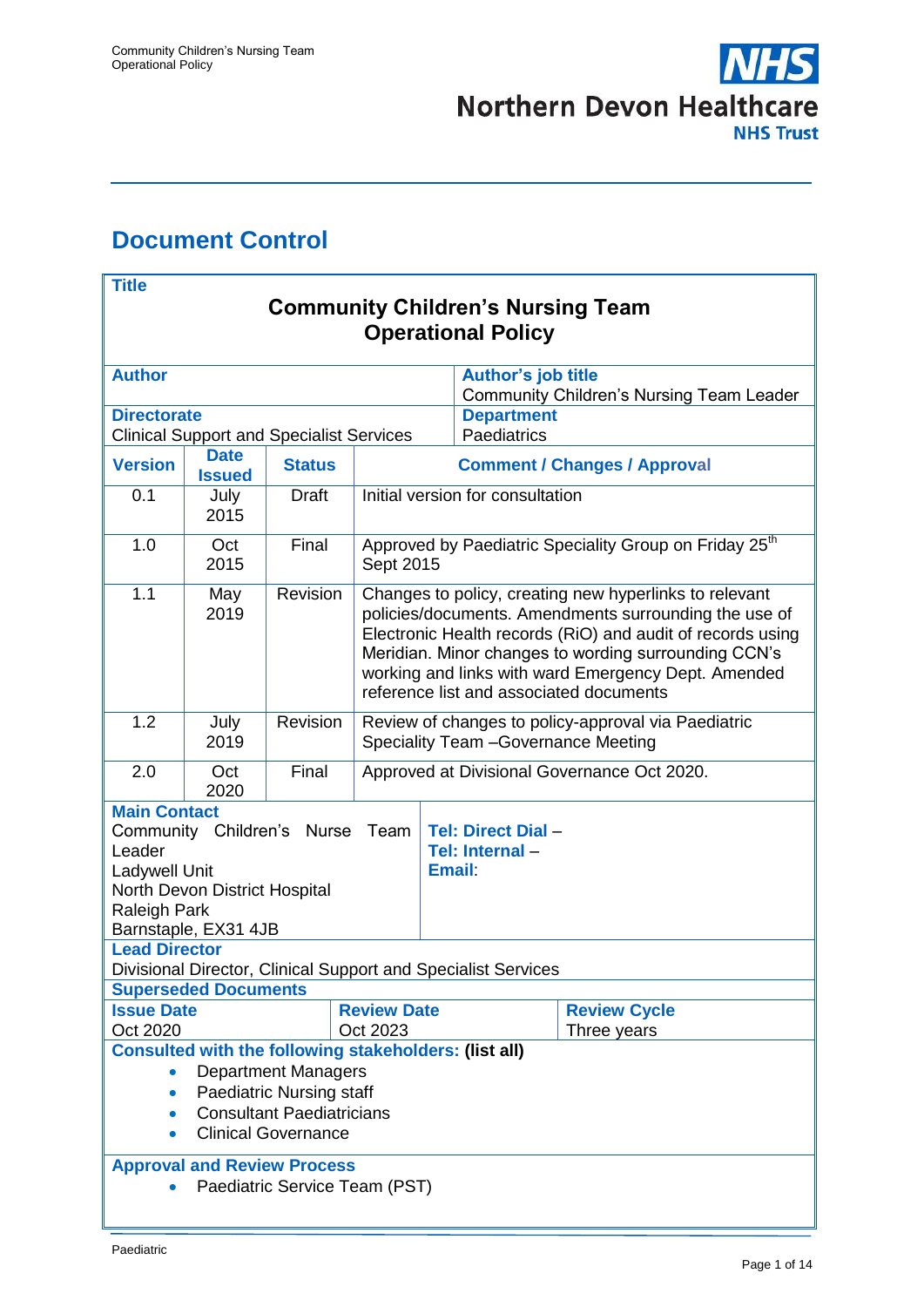| <b>Local Archive Reference</b>                              |                                                |  |  |  |
|-------------------------------------------------------------|------------------------------------------------|--|--|--|
| G:\\ Community Children's Nursing Team Operational Policy   |                                                |  |  |  |
| <b>Local Path</b>                                           |                                                |  |  |  |
| <b>Community Children's Nursing Team Operational Policy</b> |                                                |  |  |  |
| <b>Filename</b>                                             |                                                |  |  |  |
| <b>Community Children's Nursing Team Operational Policy</b> |                                                |  |  |  |
| <b>Policy categories for Trust's internal</b>               | <b>Tags for Trust's internal website (Bob)</b> |  |  |  |
| website (Bob)                                               |                                                |  |  |  |
| Paediatric                                                  |                                                |  |  |  |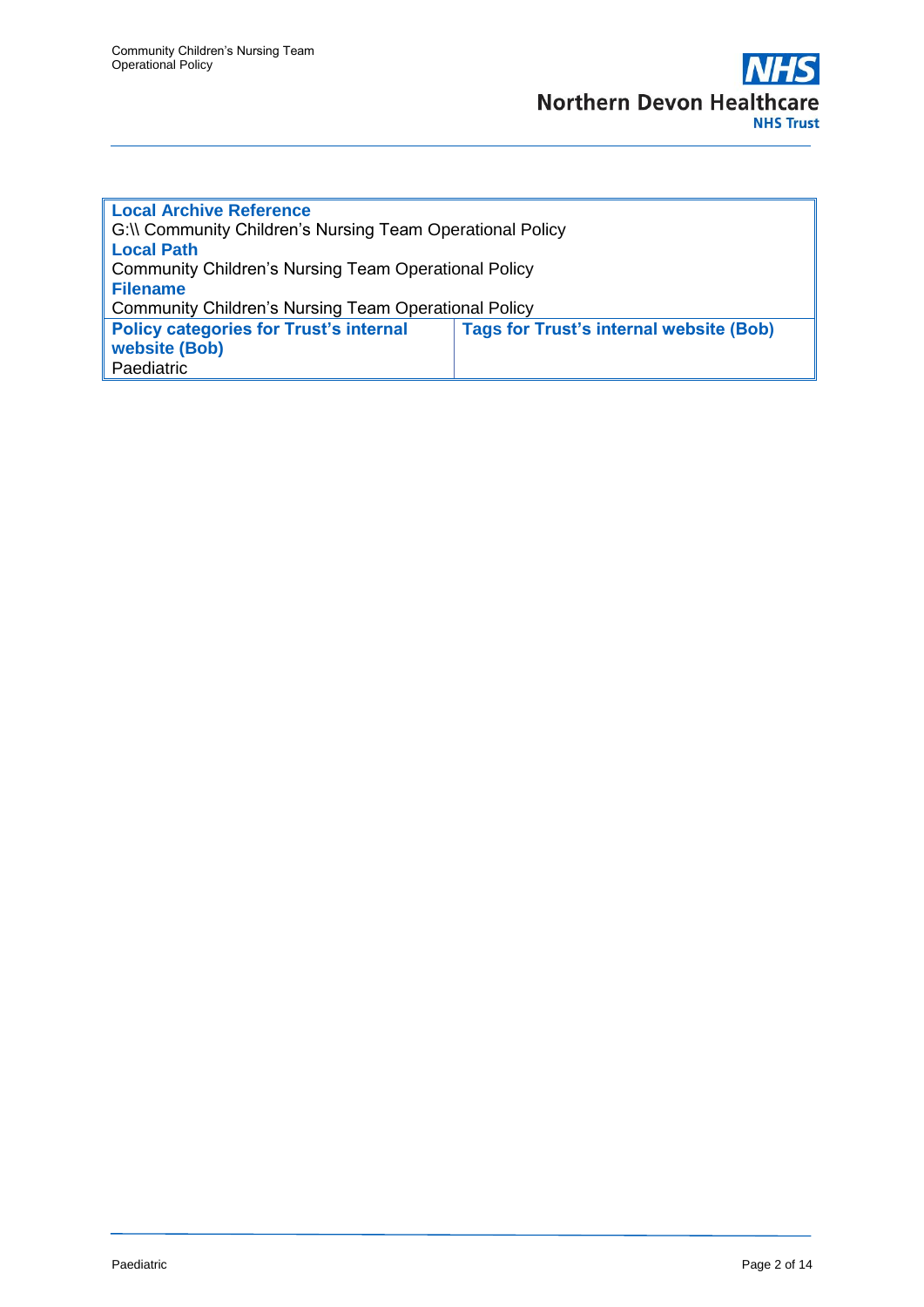

### **CONTENTS**

| 1. |                                                                        |  |
|----|------------------------------------------------------------------------|--|
| 2. |                                                                        |  |
| 3. |                                                                        |  |
| 4. |                                                                        |  |
| 5. |                                                                        |  |
| 6. |                                                                        |  |
| 7. |                                                                        |  |
| 8. |                                                                        |  |
| 9. |                                                                        |  |
|    | 10. Monitoring Compliance with and the Effectiveness of the Policy  10 |  |
|    |                                                                        |  |
|    |                                                                        |  |
|    |                                                                        |  |
|    |                                                                        |  |
|    |                                                                        |  |
|    |                                                                        |  |
|    |                                                                        |  |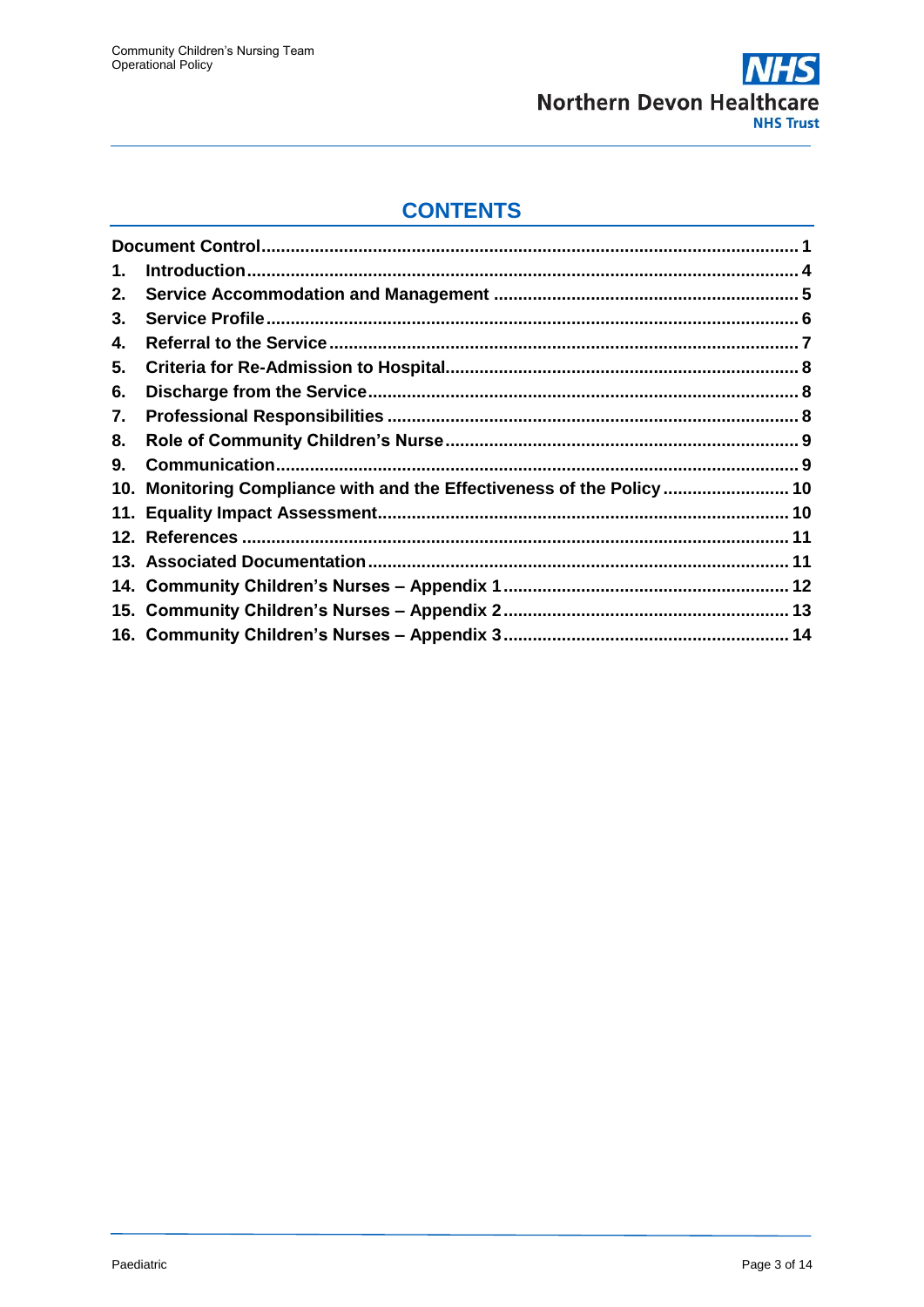### <span id="page-3-0"></span>**1. Introduction**

Children's Community Teams including Community Children's Nursing (CCN) Services need to provide appropriate support to children, young people and their families, which respond to local needs and takes account of the need to prevent hospital admission, facilitate early discharge, and care for children with complex needs. (Department of Health 2004 National Service Framework for Children, Young People and Maternity Services: Children and Young People who are Ill. London: DH). The following operational policy details the service roles and responsibilities for the NDHCT CCN Team (CCNT).

### **1.1. Aims of the Service**

The aims of the service is to provide specialist nursing care and/or advice to any child/young person aged 0-18yrs or family members who require it, enabling the child/young person to be cared for at home.

Provision of Neonatal Outreach Nursing to those babies leaving the Neonatal Unit who require Specialist Neonatal Nursing input enabling the baby to be cared for at home

- To prevent admission, outpatient attendance or ward review.
- To facilitate seamless care from tertiary/secondary care to primary, community setting.
- To foster confidence, competence and independence in families in caring for their children/young people at home.
- To provide a specialist nursing resource to all members of the multidisciplinary team.
- To aid transition of the patient's nursing care from paediatric to adult services prior to turning 18 years old, in line with transition guidelines and paperwork utilised by NDHCT

**The CCNT at NDHCT is not currently resourced to allow for a 24 hours/day 7 days/week service.**

**CCN's will work flexibly with their patient/families to meet the child/young person's health needs.**

**The CCN Service will be reviewed regularly and service provision adjusted according to patient/service need/demand.**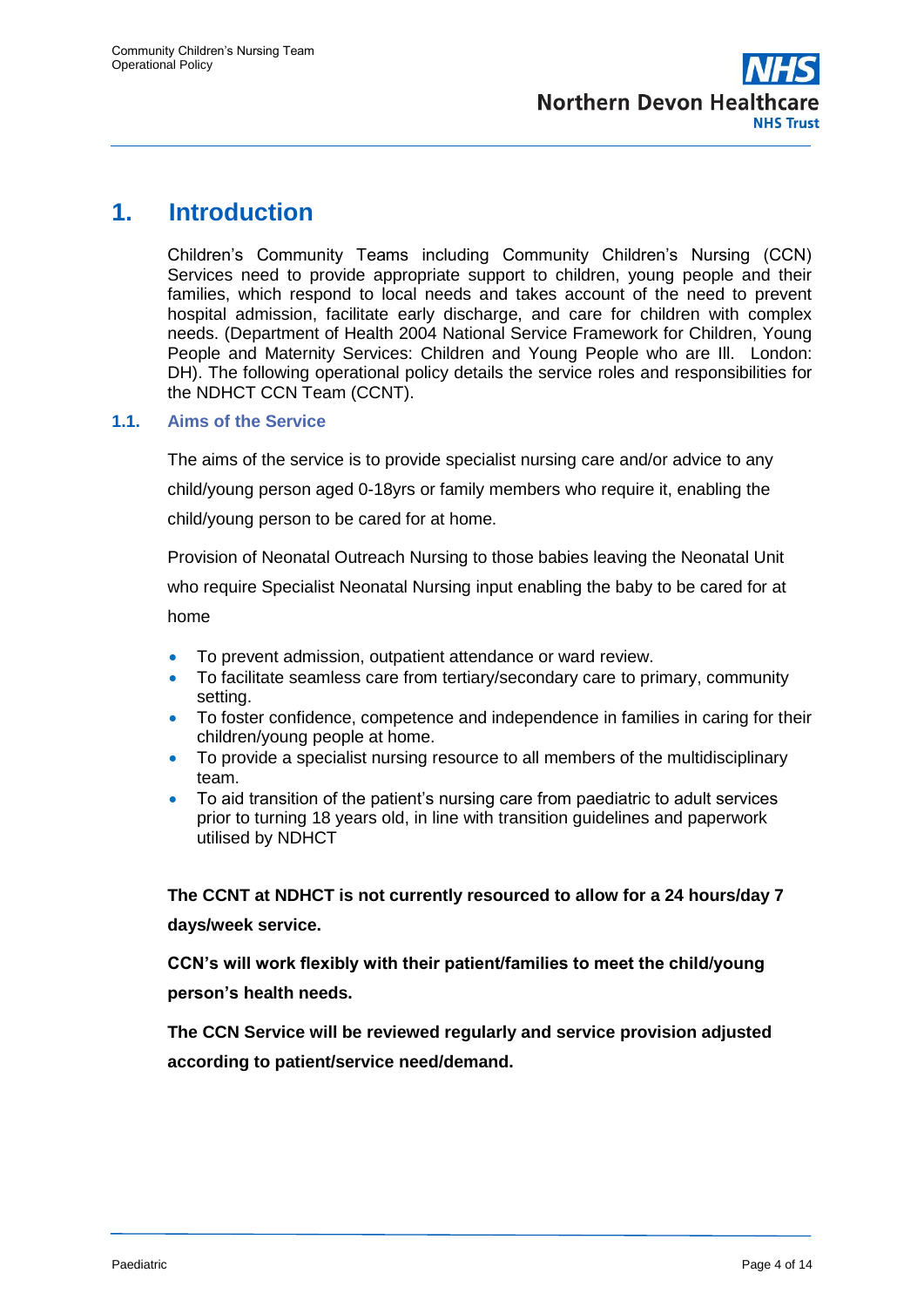### <span id="page-4-0"></span>**2. Service Accommodation and Management**

**2.1.** The CCNT offices are located over two sites. The main office is based at North Devon District Hospital, geographically covering the Taw side area of North Devon and the other based in Bideford Hospital, geographically covering the Torridge Side area of North Devon as well as North Cornwall

[http://ndht.ndevon.swest.nhs.uk/wp-content/uploads/2011/03/Geo-CCN-](http://ndht.ndevon.swest.nhs.uk/wp-content/uploads/2011/03/Geo-CCN-cover-2018.doc)

#### [cover-2018.doc](http://ndht.ndevon.swest.nhs.uk/wp-content/uploads/2011/03/Geo-CCN-cover-2018.doc)

- **2.2.** Members of the team report to the Team Leader and/or Deputy -Band 6 CCN and obtain any new referrals and other work allocation as required on a daily basis.
- **2.3.** The CCNT will consist of at least one full time band 7 (Team Leader) with specialist Practitioner CCN Qualification who will be supported by a team of 2 WTE band 6 and approx. 2 WTE band 5 CCN's.
- **2.4.** All staff members will engage in mandatory training and any further training identified to benefit the development of the staff member and the team
- **2.5.** CCNT will hold monthly staff meetings chaired by the Team Leader or other nominated person in their absence to discuss arising issues and on-going development of the service. CCNT members must attend at least 80% of these meetings per annum. These meetings will be booked via NHS Mail Calendars and CCN RiO diaries in advance. Staff members attending meetings outside of a normal CCNT working day may be either paid for the time spent at the meeting or the time taken in lieu. This is at the discretion the CCNT Team Leader after negotiation with the team member involved
- **2.6.** Members of the CCNT team report directly to the CCNT Team Leader or Deputy (band 6) CCN
- **2.7.** All CCNT staff members adhere to the Northern Devon Healthcare NHS Trust Lone Worker policy and use mobile phones as a main point of contact; so should always be contactable during their working day. The CCN team use RiO Electronic Health Records (EHR) that has all appointments in respective CCN RiO Diaries, which should indicate the whereabouts of individual staff. Additionally A 'WhatsApp' lone working buddy' system is in place (closed group) whereby the CCNT members will notify at the end of the day, via the 'WhatsApp' CCN Lone working group, that they are safely home. If no contact is made using this system it is the responsibility of CCN Team Leader or Deputy to try and make contact with the staff member or Next of Kin, via work/personal mobile/land line tel. numbers to ensure they are safe. The CCNT also use a "whereabouts' white board for staff to clearly state who they are seeing, time and location of visit

<http://ndht.ndevon.swest.nhs.uk/lone-working-policy/>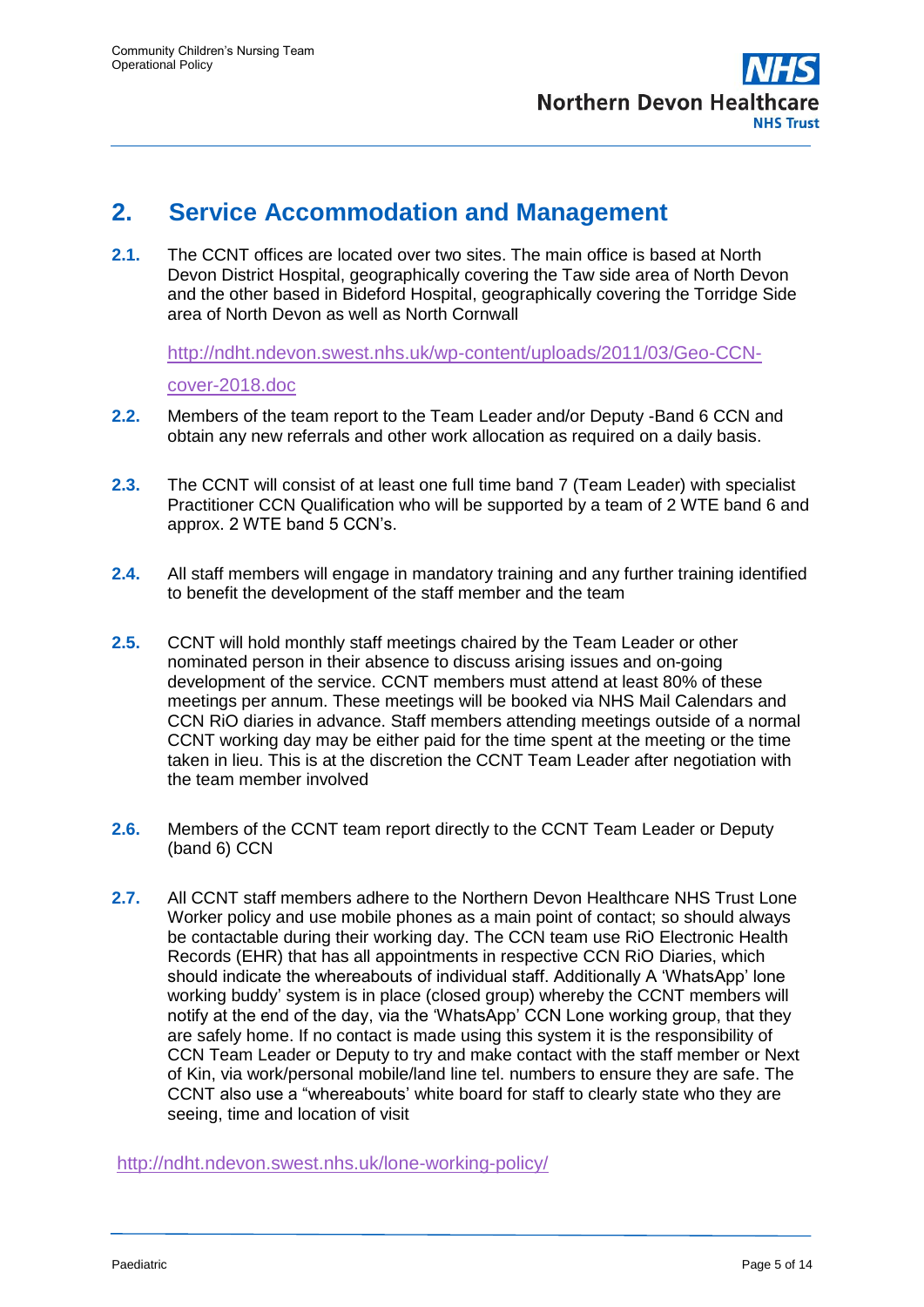# **NB Under no circumstances will staff transport patients in their own**

**cars.** 

- **2.8.** CCNT members will adhere to all other policies and procedures that are relevant to the working area and specific conditions and procedures and will follow all care plans relevant to patient care
- **2.9.** During operational hours CCNT staff members are available via a CCNT specific mobile phone and/or office phone contact for parents/guardians.
- **2.10.** Due to the nature of the service, team members mainly work independently in patient's homes. Home visits requiring two staff members should be considered if risks have been identified through discussion with the referring centre and team members. These risks should be documented (flagged) on the appropriate section of the CCNT referral form and care plan.
- **2.11.** Clinical Supervision is available for all CCNT staff and should be accessed on a six weekly basis as a minimum.
- **2.12.** All staff members are expected to have attained Level 3 Safeguarding training which requires updating on a 3 yearly basis with an annual update at any level as detailed in the safeguarding children policy As per the Safeguarding Supervision

Policy (see link below)

**2.13.** Safeguarding supervision is available on an as needed basis for all members of the CCNT; all members should have some form of Safeguarding Supervision (i.e. group, one to one) -a minimum of quarterly <http://ndht.ndevon.swest.nhs.uk/safeguarding-children-supervision-policy/>

# <span id="page-5-0"></span>**3. Service Profile**

- **3.1.** The service will provide a generic, needs led community children's nursing service, 5 days a week working flexibly with children and families in the CCN's care interventions.
- **3.2.** This will be achieved by the provision of skilled, experienced Registered Nurses who have applicable NMC registration to nurse children. They will provide direct specialist nursing care and/or specialist advice to families. These Nurses will be known as Community Children's Nurses (CCN's).
- **3.3.** The service will offer direct access to the CCN's for community and hospital, ensuring continuity of care.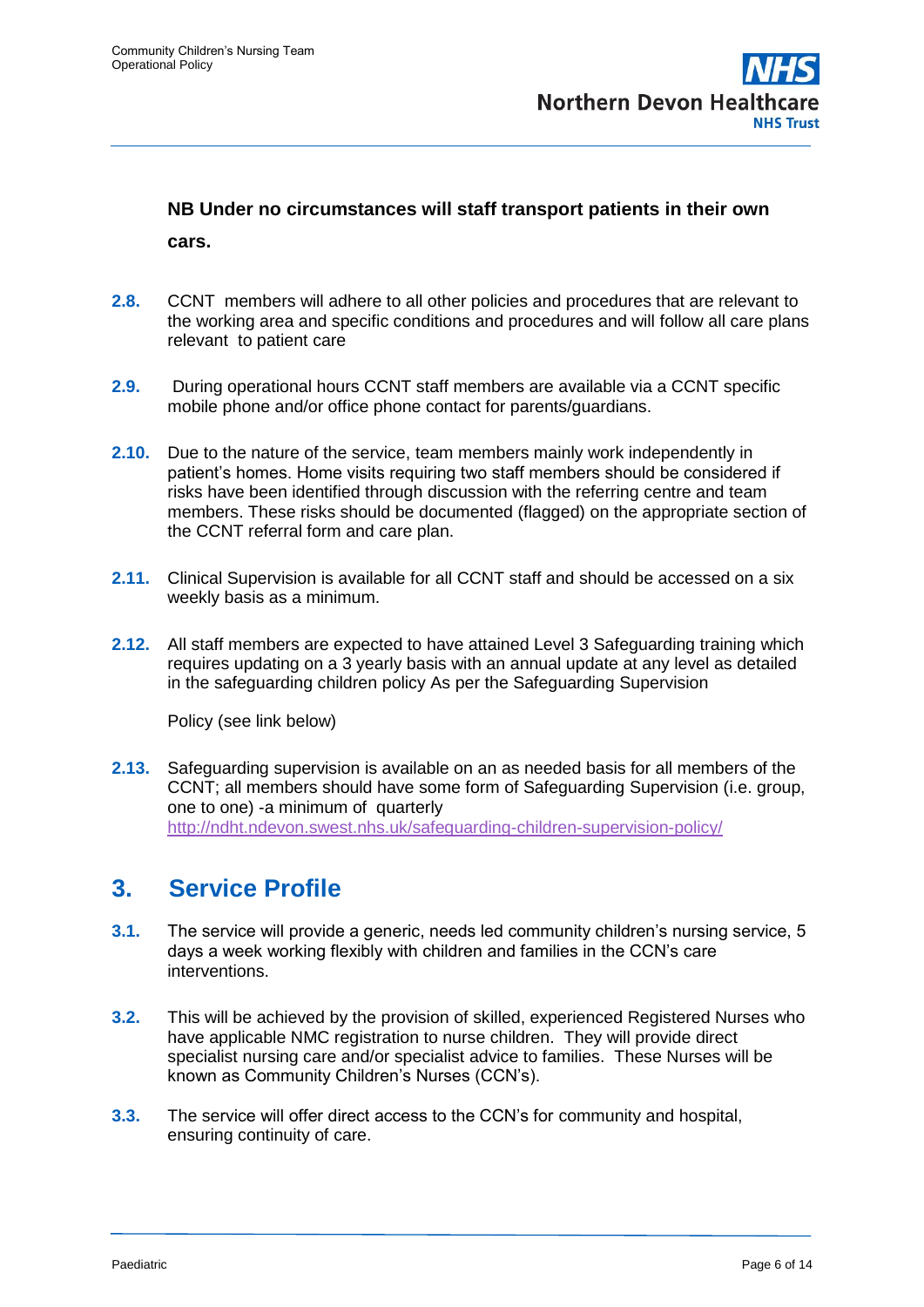**3.4.** The service will cover former North Devon Primary Care Trust areas and provision of service cover to North Cornwall patients who meet the criteria of being registered with a North Devon GP and/or access their health care from North Devon District Hospital and are seen by Paediatric Consultant; the area covered is defined geographically.

[http://ndht.ndevon.swest.nhs.uk/wp-content/uploads/2011/03/CCN-Referral-Form-](http://ndht.ndevon.swest.nhs.uk/wp-content/uploads/2011/03/CCN-Referral-Form-1.doc)[1.doc](http://ndht.ndevon.swest.nhs.uk/wp-content/uploads/2011/03/CCN-Referral-Form-1.doc)

# <span id="page-6-0"></span>**4. Referral to the Service**

- **4.1.** Referral into the service will be planned, i.e. negotiated with the CCN's with referrer completing the CCN referral form:
- **4.2.** Patient/parental consent should be sought and documented prior to CCN referral. Urgent referrals will be accepted but again on negotiation. (See appendix 1).
- **4.3.** In the case for children/young people who are to receive intravenous medication (IV) it is the responsibility of the referring clinician to ensure that IV medication is properly prescribed, before the child/young person can be accepted into the service. These families must also have access to a phone. The availability of equipment for administering IV drugs (i.e. syringe pumps etc.), the type of IV medication, the dose and the times of administration may prevent the CCN service from accepting referral due to current service provision. The CCN service will consider all these factors before accepting referral. The health and safety issues surrounding IV drug administration are a principle factor to consider before any child/young person is accepted as a CCN referral. As with any referral the CCN team will endeavour to work flexibly to meet the child/young person's health care needs.
- **4.4.** Referrals can be arranged Mon-Fri between the hours of 9am-5pm. Referrals are accepted from all members of the primary health care team, community paediatricians and secondary & tertiary referral centres. Children and young people will be accepted at the discretion of the Community Children's Nurse Team Leader, Geographical CCN and as per CCN Referral Criteria [http://ndht.ndevon.swest.nhs.uk/wp-content/uploads/2011/03/CCN-referral-criteria-](http://ndht.ndevon.swest.nhs.uk/wp-content/uploads/2011/03/CCN-referral-criteria-6.doc)[6.doc](http://ndht.ndevon.swest.nhs.uk/wp-content/uploads/2011/03/CCN-referral-criteria-6.doc)
- **4.5.** A member of the CCN Team will make contact with the children's ward Emergency Department at North Devon District Hospital on a daily basis to review possible referrals and/or discharges, and help facilitate earlier discharge or prevent further hospital attendance.
- **4.6.** On receipt of a referral the child/young person's GP, health visitor or school nurse etc. may be contacted, as appropriate, enabling exchange of information about the child or young person.
- **4.7.** Once a referral is received the CCN will consider all relevant factors before agreeing entry to the service. This decision will be discussed with the referring medical or nursing staff and family.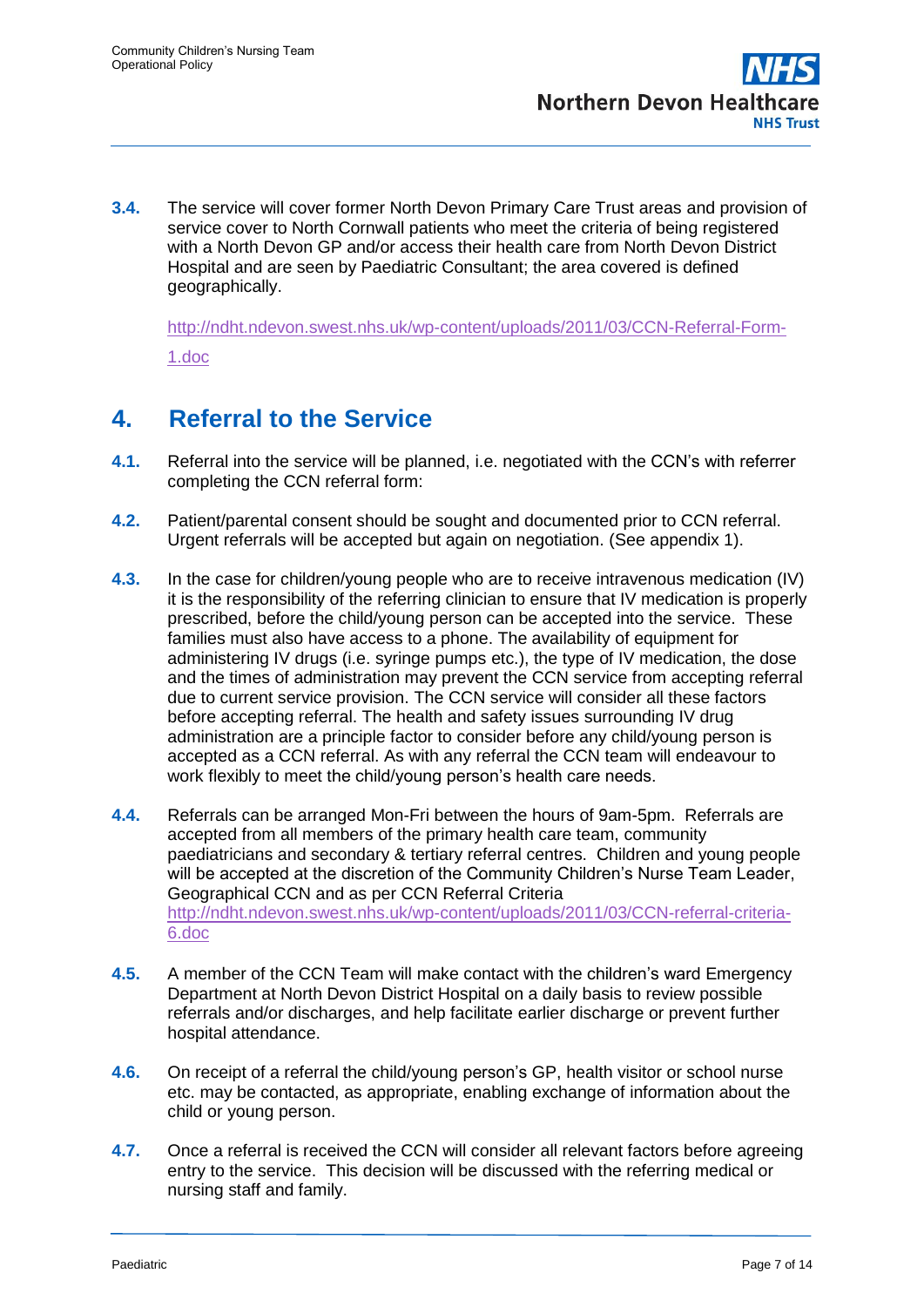**4.8.** The CCN's hold the final say on a child's referral to the service, which will be based on workload, availability of any essential equipment, suitability of the home environment, and the ability of the team to provide the care that the child/young person requires without putting the child's/young person, family or CCN at risk. The decision to refuse referral will not be taken lightly, and a refusal will always be discussed in full with the referring party.

# <span id="page-7-0"></span>**5. Criteria for Re-Admission to Hospital**

- **5.1.** Children/young people referred into the service from North Devon District Hospital will have direct access, via the CCN, to the paediatric ward if their condition deteriorates, needs review or they need venous access.
- **5.2.** Where appropriate the CCN will inform the GP of re-admission in an emergency, if they were not involved.

# <span id="page-7-1"></span>**6. Discharge from the Service**

- **6.1.** Children/young people and their families will be discharged from the service when, their treatment is complete, the family are managing a child's/young person's care without the need for further support, alternative supportive services are in place or the family move out of area. (See appendix 2).
- **6.2.** On discharge from the service a letter/discharge form is sent/securely e-mailed to the GP and or referring clinician, the parent/s and any other involved agencies.

# <span id="page-7-2"></span>**7. Professional Responsibilities**

- **7.1.** The CCN accepts overall responsibility for the planning of the nursing care.
- **7.2.** Referral to other nursing professionals is done on an individual basis with prior approval sought from the professionals concerned.
- **7.3.** Detailed care plans will be in place to ensure continuity of care and any queries about a child's/young person's care should be referred back to the named geographical CCN.
- **7.4.** Medical responsibility lies with the referring clinician unless alternative arrangements are made.
- **7.5.** Responsibility for prescribing medication, which will be administered by the CCN's, lies with the prescribing clinician, who will also ensure the appropriate drug charts are completed.
- **7.6.** Children/young people discharged from hospital will go home with up to 14 days' supply of medication. Sterile supplies for administering IV's will be sent home with the child/young person.
- **7.7.** The overall responsibility for the service lies with Women's and Children's Divisional Manager within Northern Devon Healthcare Trust; with the CCN Team Leader being responsible for the day to day running of the service and budget management.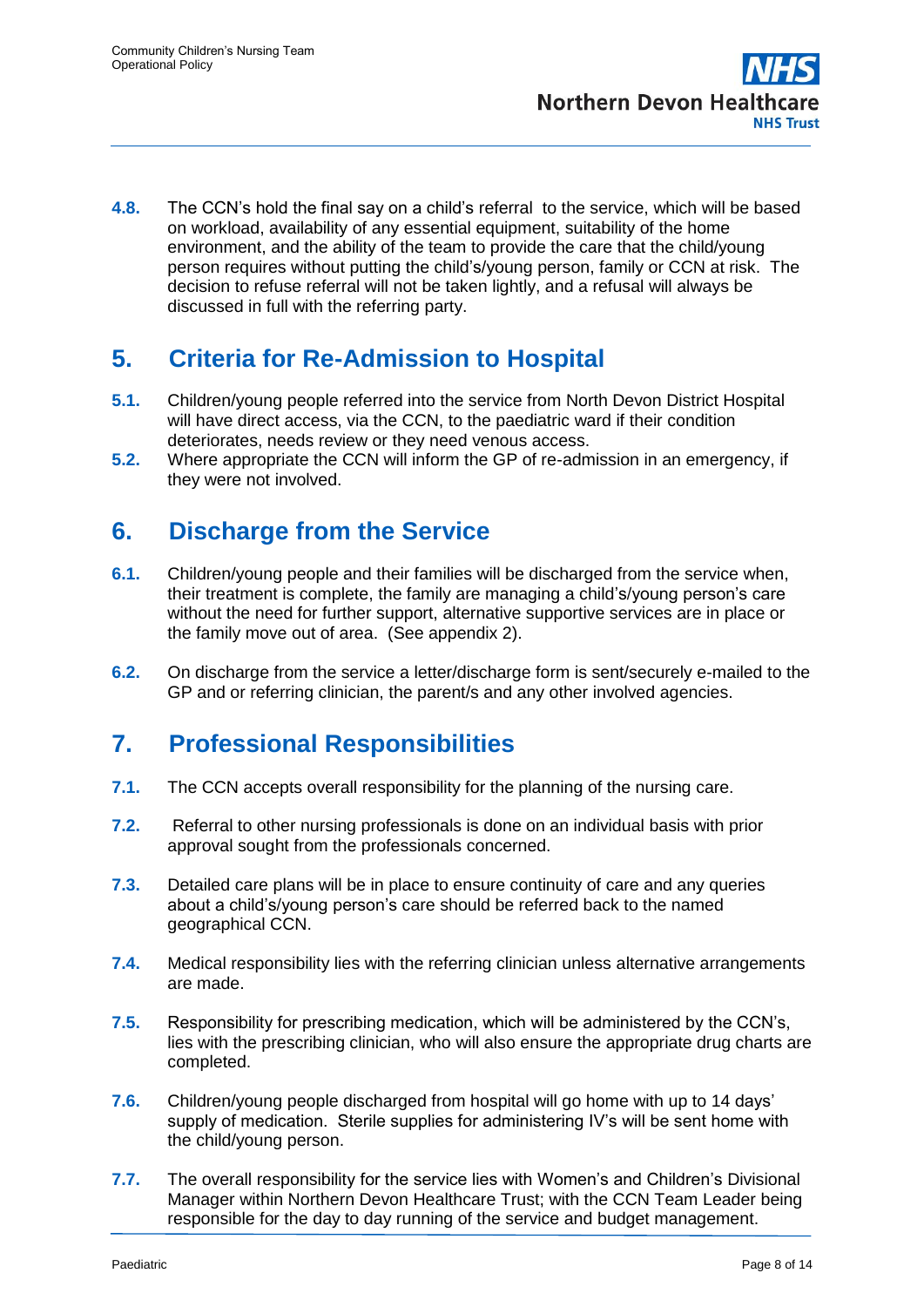

# <span id="page-8-0"></span>**8. Role of Community Children's Nurse**

- **8.1.** All children/young people accepted into the service will be allocated a named geographical CCN according to the agreed standard. (See appendix 3).
- **8.2.** The Named Nurse will assess, plan and co-ordinate the implementation of the child's/young person's care, liaising where appropriate with other agencies to develop a package of care that takes into account the whole families' needs. Provision of specialist nursing equipment will also be assessed and provided for.
- **8.3.** There is in place a system of nursing competency standards for children/young people admitted into the service, which the CCN's will adhere to. The CCN's will ensure that all competencies pertaining to clinical practice are kept up to date, and partake in regular audit with the aim of ensuring the highest possible standards.
- **8.4.** CCN's will utilise the RiO EHR and TrakCare to access patient details etc. and to update any changes to patient demographic details. The CCN's will record all their daily visits and other activity via their RiO Diaries and complete all up-to-date patient records and care interventions via this EHR system.
- **8.5.** The CCN's will participate fully in the on-going development of other professionals and students within and outside North Devon District Hospital and the North Devon area subject to the demands/pressures on the service.

### <span id="page-8-1"></span>**9. Communication**

- **9.1.** A CCN is available 8 hours per day via telephone for all patients within the service and for advice for other professionals. Service provision will be regularly reviewed as per child/young person's health needs and demands on service.
- **9.2.** If available all families will be provided with a CCN Team information leaflet, (or direct contact details of respective CCN), detailing how to contact the CCN and any relevant patient information.
- **9.3.** Patient/family feedback about the CCN Service will be obtained from provision of Friends and Family Test Forms which are handed to parent/s on discharge from the service or posted to them with discharge summary form. Any changes to the service provision as a consequence of Friends and Family Feedback forms will be fed back to Trust Communications Dept via "You Said We Did" reports.
- **9.4.** Incident/s will be raised through the Datex incident management system, accessed through the intranet (BoB) at NDHCT. Paediatric departmental meetings will discuss incidents, SEA's, SIRI's etc. and action anything requiring further investigation, control etc.
- **9.5.** Regular audit of Rio records using Meridian Feedback Application will be carried out monthly to ensure adherence with record keeping/documentation standards as per NDDH Trust policy. [https://www.northdevonhealth.nhs.uk/wp](https://www.northdevonhealth.nhs.uk/wp-content/uploads/2012/04/Clinical-Record-Keeping-Policy-V4-0-28Oct15.pdf)[content/uploads/2012/04/Clinical-Record-Keeping-Policy-V4-0-28Oct15.pdf](https://www.northdevonhealth.nhs.uk/wp-content/uploads/2012/04/Clinical-Record-Keeping-Policy-V4-0-28Oct15.pdf) Feedback from regular Audit will be shared amongst CCN Team and wider Paediatric Dept. to ensure improvements/modifications can be actioned.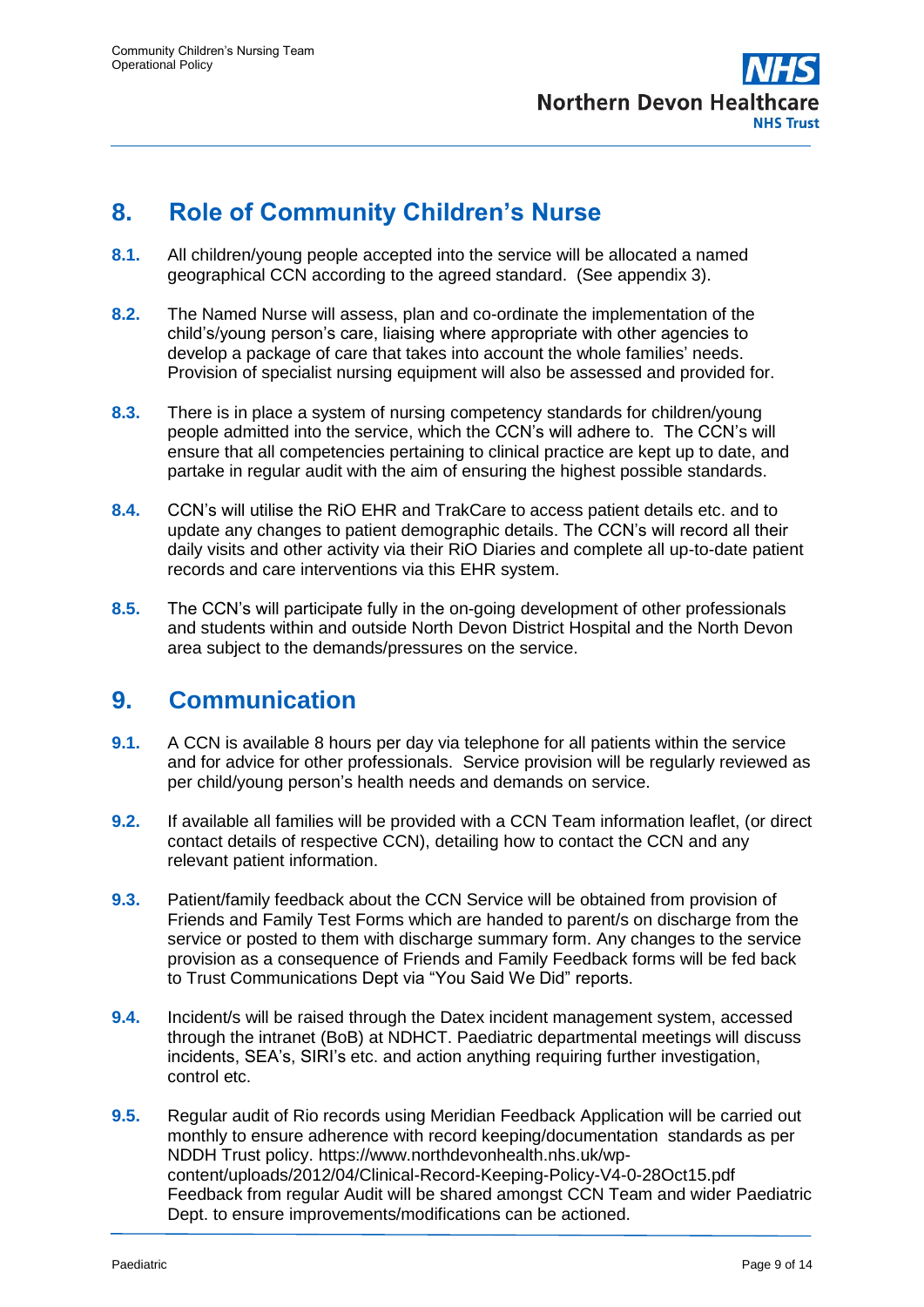- **9.6.** Any area for development in CCN service will be researched and/or audited to help improve any aspect of CCN service provision for the benefits of better patient care.
- **9.7.** The Paediatric Speciality Team Group Meetings held monthly by the Paediatric Dept. allows regular update of the service and discussion of any management issues that may occur.

# <span id="page-9-0"></span>**10. Monitoring Compliance with and the Effectiveness of the Policy**

### **10.1. Standards/ Key Performance Indicators**

Data is extracted from RiO reports about referral numbers, contacts and activity, to extrapolate data about effectiveness of the CCN service; this in turn can be used to aid Managers to continue to adapt and improve services to better meet patient need and review/amend operational policy accordingly.

### **10.2. Process for Implementation and Monitoring Compliance and Effectiveness**

The process of implementation and monitoring compliance is the responsibility of the Community Children's Nurse Team Leader.

Non-compliance to the policy will be reported to Team Leader in the first instance and will be discussed with the staff involved. Paediatric Department management leads will be informed of non-compliance to the policy. Any incident/s will be reported through the Datex system available through NDHCT intranet (BoB). All departmental incidents will be reported to the Paediatric Speciality Group Meeting which meets on a Monthly basis, where actions will also be processed.

Review of the policy will take place at least on a 3 yearly basis. Any amendments or improvements to the policy will be cascaded to all CCN staff and the wider paediatric team through the Paediatric Speciality Group.

# <span id="page-9-1"></span>**11. Equality Impact Assessment**

The Trust aims to design and implement services, policies and measures that meet the diverse needs of our service, population and workforce, ensuring that none are placed at a disadvantage over others.

| Group                                                                                                                   | <b>Positive</b><br>Impact | <b>Negative</b><br>Impact | No<br>Impact | <b>Comment</b> |
|-------------------------------------------------------------------------------------------------------------------------|---------------------------|---------------------------|--------------|----------------|
| Age                                                                                                                     |                           |                           | x            |                |
| <b>Disability</b>                                                                                                       |                           |                           | x            |                |
| Gender                                                                                                                  |                           |                           | x            |                |
| Gender Reassignment                                                                                                     |                           |                           | x            |                |
| Human Rights (rights to privacy,<br>dignity, liberty and non-degrading<br>treatment), marriage and civil<br>partnership |                           |                           | x            |                |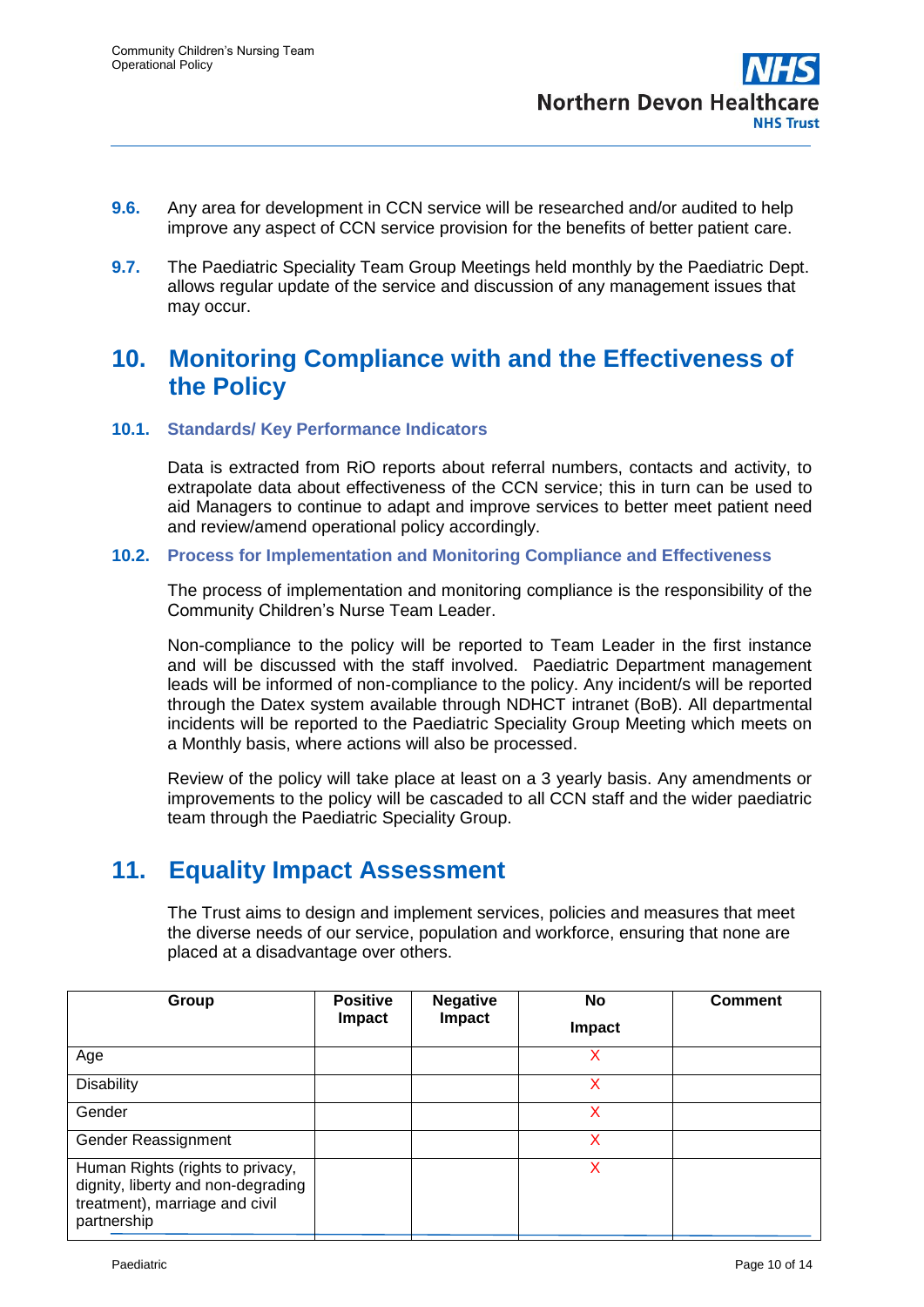| Pregnancy                   |  |  |
|-----------------------------|--|--|
| Maternity and Breastfeeding |  |  |
| Race (ethnic origin)        |  |  |
| Religion (or belief)        |  |  |
| <b>Sexual Orientation</b>   |  |  |

# <span id="page-10-0"></span>**12. References**

 [https://rcn.access.preservica.com/uncategorized/digitalFile\\_0c81d295-b6b1-460f-](https://rcn.access.preservica.com/uncategorized/digitalFile_0c81d295-b6b1-460f-8d4a-e834539a5498/)[8d4a-e834539a5498/](https://rcn.access.preservica.com/uncategorized/digitalFile_0c81d295-b6b1-460f-8d4a-e834539a5498/)

# <span id="page-10-1"></span>**13. Associated Documentation**

- [http://ndht.ndevon.swest.nhs.uk/wp-content/uploads/2011/03/Geo-CCN-cover-](http://ndht.ndevon.swest.nhs.uk/wp-content/uploads/2011/03/Geo-CCN-cover-2018.doc)[2018.doc](http://ndht.ndevon.swest.nhs.uk/wp-content/uploads/2011/03/Geo-CCN-cover-2018.doc)
- <http://ndht.ndevon.swest.nhs.uk/lone-working-policy/>
- <http://www.northdevonhealth.nhs.uk/2015/12/safeguarding-children-policy/>
- <http://ndht.ndevon.swest.nhs.uk/safeguarding-children-supervision-policy/>
- [http://ndht.ndevon.swest.nhs.uk/wp-content/uploads/2011/03/CCN-Referral-](http://ndht.ndevon.swest.nhs.uk/wp-content/uploads/2011/03/CCN-Referral-Form-1.doc)[Form-1.doc](http://ndht.ndevon.swest.nhs.uk/wp-content/uploads/2011/03/CCN-Referral-Form-1.doc)
- [http://ndht.ndevon.swest.nhs.uk/wp-content/uploads/2011/03/CCN-referral](http://ndht.ndevon.swest.nhs.uk/wp-content/uploads/2011/03/CCN-referral-criteria-6.doc)[criteria-6.doc](http://ndht.ndevon.swest.nhs.uk/wp-content/uploads/2011/03/CCN-referral-criteria-6.doc)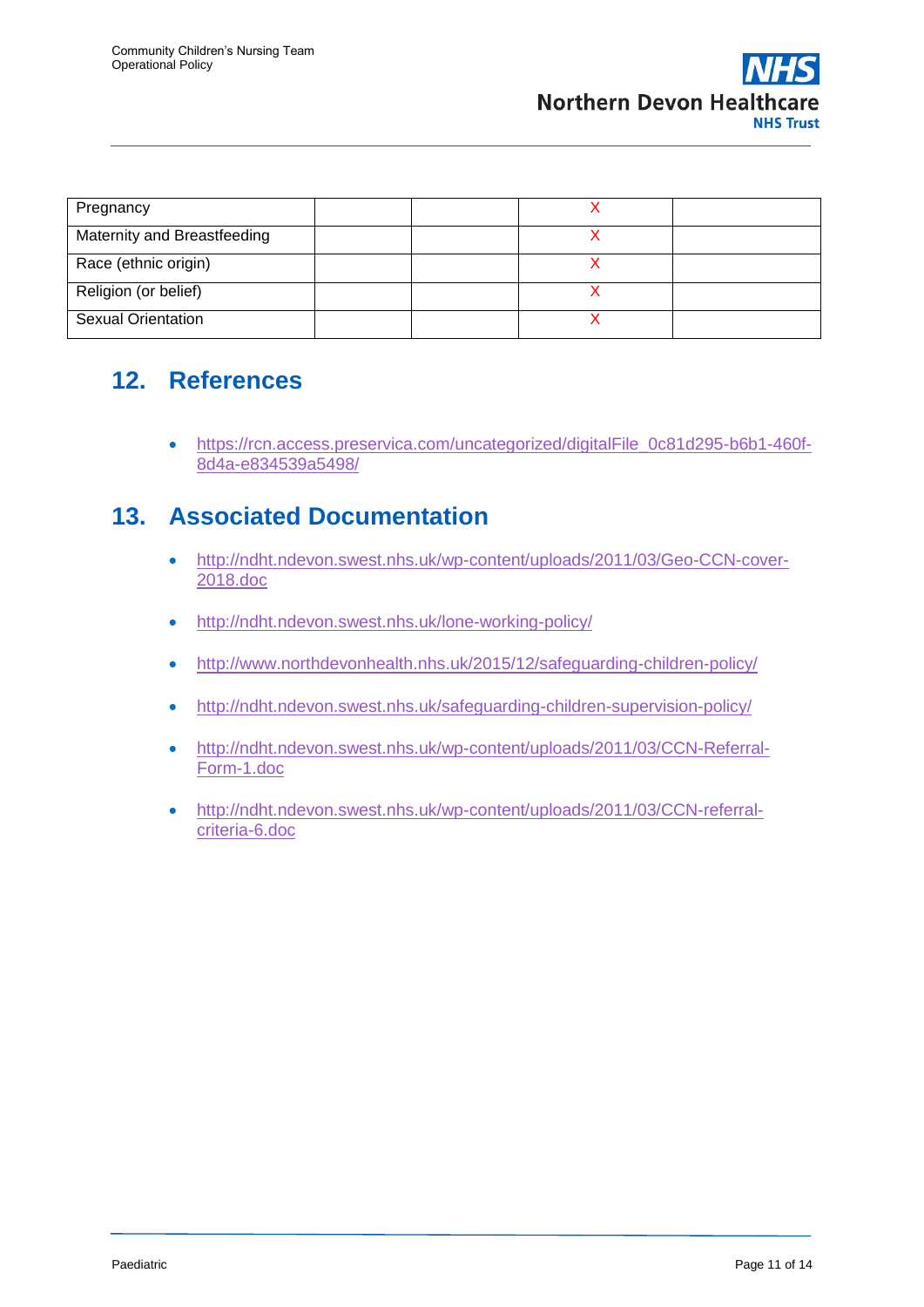

# <span id="page-11-0"></span>**14. Community Children's Nurses – Appendix 1**

### **Referral**

#### **Standard**

All children and young people have the right where possible to be nursed in their own home.

#### **Rationale**

It is recognised that children and young people cope/recover from illness better when cared for in a familiar environment by their family, where technology or clinical need does not require them to be in hospital.

| <b>Structure</b>                                                                                                                        | Process                                                                                                                                                                                                                            | Outcome                                                                                                                              |
|-----------------------------------------------------------------------------------------------------------------------------------------|------------------------------------------------------------------------------------------------------------------------------------------------------------------------------------------------------------------------------------|--------------------------------------------------------------------------------------------------------------------------------------|
| Information is available in                                                                                                             | This information is disseminated                                                                                                                                                                                                   | Parents who wish it will have                                                                                                        |
| written form about the service.                                                                                                         | by hospital and primary care                                                                                                                                                                                                       | written details of the service.                                                                                                      |
| Healthcare professionals are                                                                                                            | staff as well as Community                                                                                                                                                                                                         |                                                                                                                                      |
| aware of the service.                                                                                                                   | Children's Nurses.                                                                                                                                                                                                                 |                                                                                                                                      |
| <b>Community Children's Nursing</b><br>Service, which operates on a 5<br>day/week basis working flexibly<br>with child/young people and | Referral agent discussed with<br>the Community Children's<br>Nurses the suitability of any<br>referral.                                                                                                                            | Referrals made to the service<br>will be appropriate i.e. safe care<br>is achievable.                                                |
| families to meet his/her medical                                                                                                        | <b>Community Children's Nurse</b>                                                                                                                                                                                                  | Children and young people will                                                                                                       |
| needs.                                                                                                                                  | will make contact with                                                                                                                                                                                                             | be accepted into the service                                                                                                         |
| Care packages are in place for                                                                                                          | child/young person and family                                                                                                                                                                                                      | with parent's agreement.                                                                                                             |
| all admissions to service                                                                                                               | to discuss referral within 24                                                                                                                                                                                                      |                                                                                                                                      |
| <b>Community Children's Nurses</b><br>work within a multi-disciplinary<br>framework.                                                    | hours for urgent cases and<br>normally within 7 days in less<br>urgent cases.<br><b>Community Children's Nurses</b><br>will decide on the appropriate<br>package of care and adhere to<br>the standard on parental<br>involvement. | Children/young people receive<br>appropriate care and referring<br>agencies are aware of the care<br>to be given.                    |
|                                                                                                                                         | Any relevant professionals<br>involved with child/young<br>person and family will be<br>contacted when child/young<br>person is admitted to the<br>service.                                                                        | To ensure good communication<br>and to gather background<br>information. To prevent<br>duplication of care by different<br>services. |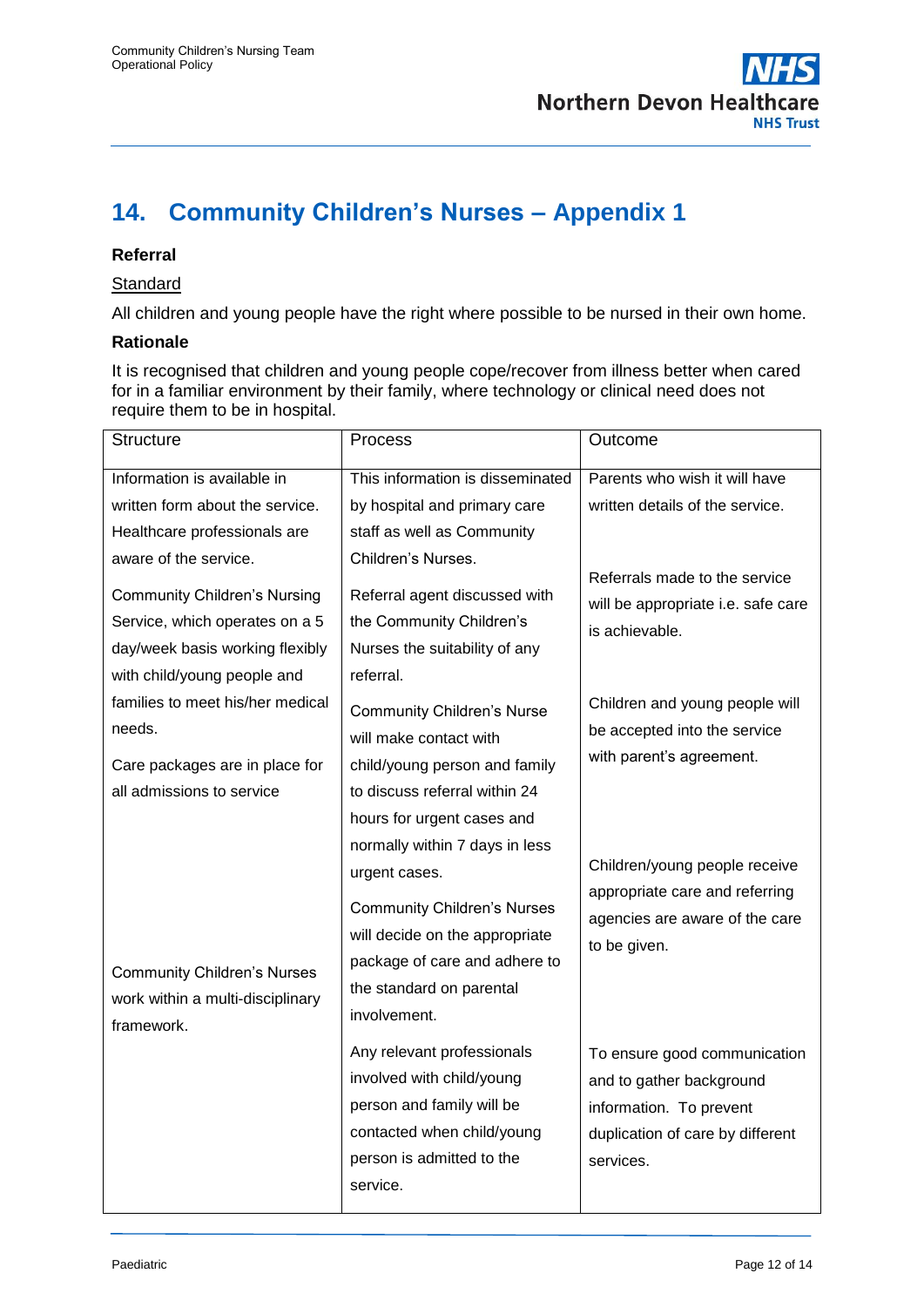

# <span id="page-12-0"></span>**15. Community Children's Nurses – Appendix 2**

### **Discharge**

**Standard** 

Discharge from the service whether planned or as a result of an emergency admission to hospital will be seamless.

### **Rationale**

To ensure the child/young person receives the appropriate continuing care or is self-caring. (Not requiring nursing assistance).

| <b>Structure</b>                                                                                                                            | <b>Process</b>                                                                                                                                            | Outcome                                                                                             |
|---------------------------------------------------------------------------------------------------------------------------------------------|-----------------------------------------------------------------------------------------------------------------------------------------------------------|-----------------------------------------------------------------------------------------------------|
| Open access agreement in                                                                                                                    | <b>Community Children's</b>                                                                                                                               | Child/young person receives                                                                         |
| place for re-admitting                                                                                                                      | Nurses having identified the                                                                                                                              | medical attention as                                                                                |
| children/young people to                                                                                                                    | need for re-admission                                                                                                                                     | required.                                                                                           |
| hospital.                                                                                                                                   | arranges it.                                                                                                                                              |                                                                                                     |
|                                                                                                                                             | Discharge is planned in<br>conjunction with family and<br>other professionals, ensuring<br>that any continuing needs<br>are met by other agencies.        | Child/young person is<br>discharged at appropriate<br>time and needs met.                           |
| <b>Community Children's</b><br>Nurses have access to<br>appropriate IT systems and<br>clerical support as required<br>to discharge patients | <b>Community Children's</b><br>Nurses will send/email a<br>discharge letter/information<br>to referrer and other relevant<br>professionals within 7 days. | Good communication with all<br>professionals ensuring they<br>are aware of any continuing<br>needs. |